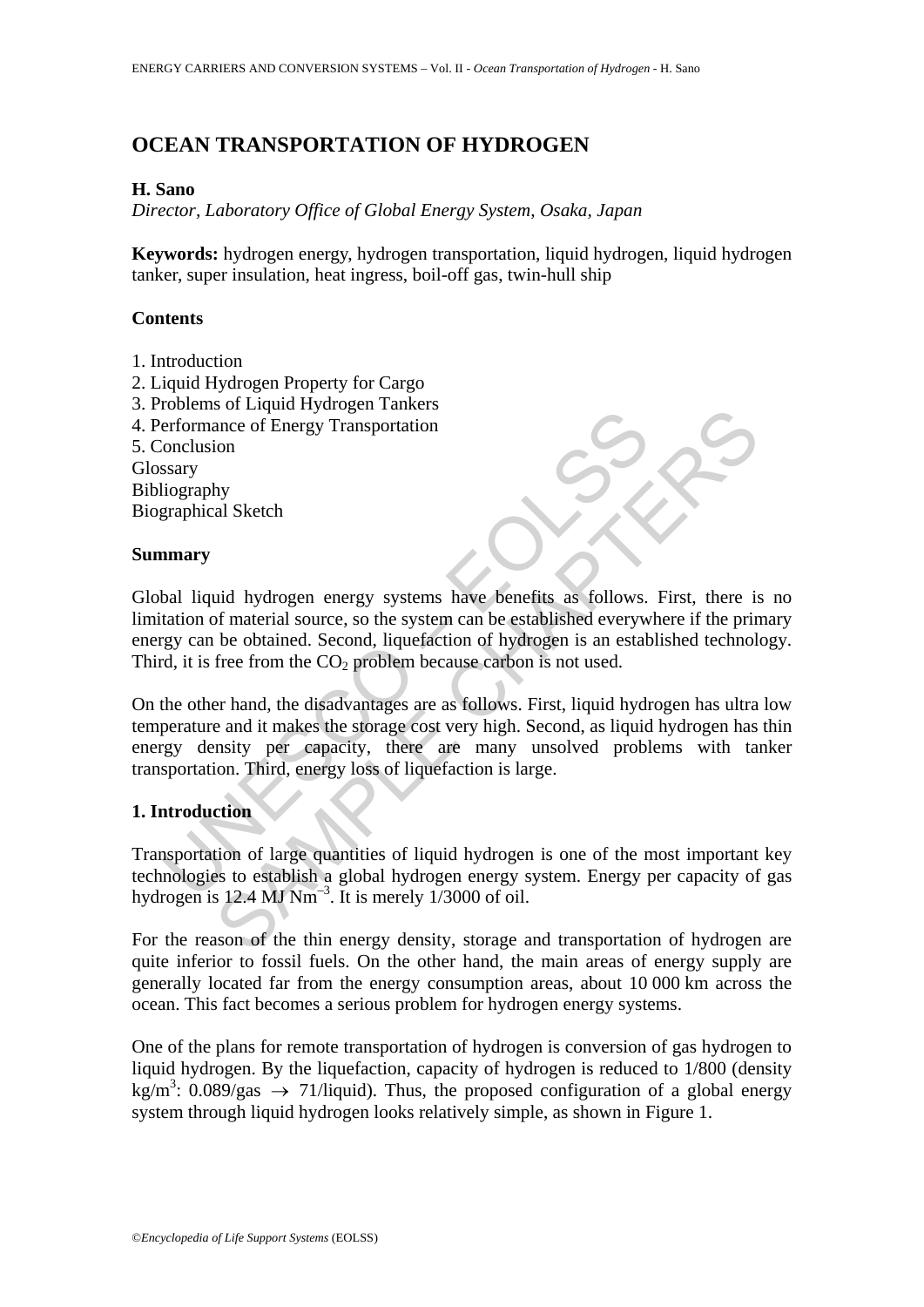

Figure 1. Global energy system configuration of liquid hydrogen; LH: liquid hydrogen, liqf: liquefaction plant, liq: liquid, stor: storage, PL: gas pipeline

Designing of huge energy transportation by liquid hydrogen was proposed by EQHHPP (Euro-Quebec Hydro-Hydrogen Pilot Project) in 1986 at the beginning. They chose the liquid hydrogen among the various energy media such as methanol, ammonia, metal hydride, and methyl cyclohexane. However, liquid hydrogen is too light to transport, and it has a very thin energy density. Moreover, it is ultra low temperature that makes global transportation very difficult. Therefore, various kinds of tankers were proposed such as container ship, tank barge ship, twin hull ship, etc.

EQHHPP had the pilot plan of  $15000 \text{ m}^3$  grade that was far beyond the reach of conventional LNG ships of  $125000 \text{ m}^3$ . Thereafter, HDW of Germany proposed liquid hydrogen ship of  $120\,000 \text{ m}^3$ . In Japan, from 1993, a national research project called "WE-NET" in the New Sunshine Project was started for the utilization of hydrogen energy in 2020. They are working on the fundamental research for a liquid hydrogen tanker based on the basic technology established through the LNG tanker.

Figure 2 shows the position of the global liquid hydrogen system in energy transportation. As for the continental transportation between neighboring areas, gas pipelines have advantages. Remote transportation, especially trans-ocean, and liquid hydrogen transportation have appeared on the scene. However in this case, the liquid hydrogen systems always face competition to alternative selection, that is easy tanker transportation systems for synthetic fuels.



Figure 2. Position of liquid hydrogen tanker system; E: energy, syn: synthesis, PL: gas pipe line, LH: liquid hydrogen

#### **2. Liquid Hydrogen Property for Cargo**

The problem of liquid hydrogen as fuel cargo is a conflicting requirement: large cargo volume and small cargo weight. In the case of cargo that has specific gravity lighter than water, the carrying capacity of a tanker depends on cargo capacity, not on cargo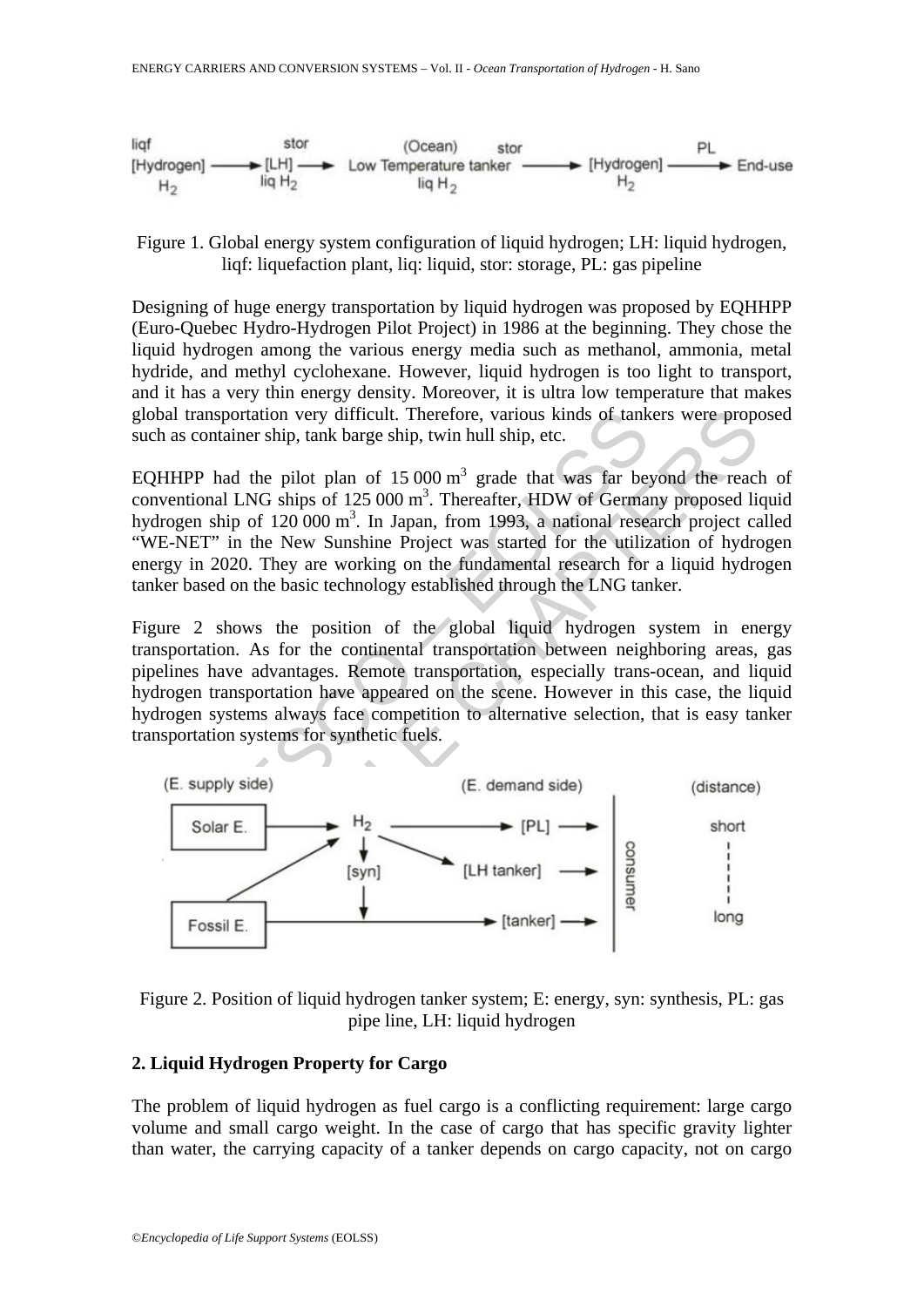weight. The heating value per capacity is as small as  $10.1 \text{ GJ m}^{-3}$ . This value is only 42% of LNG (23.7 GJ m<sup>-3</sup>) and 22% of oil (45 GJ m<sup>-3</sup>). This suggests that five liquid hydrogen tankers are necessary to transport the same amount of energy by one oil tanker. On the other hand, the heating value per weight is 142 kJ/g, 3.1 times higher than that of oil. Hence, it is clear that liquid hydrogen has an advantage as fuel for space ships, because the energy per weight is important. However, light liquid hydrogen has little chance to show its merit for large heating value per weight in the case of tanker transportation.

| <b>Property</b>                                                                                                                                                                                                                                                                                                                               | LH              | <b>LNG</b>      | <b>Remarks</b>                 |
|-----------------------------------------------------------------------------------------------------------------------------------------------------------------------------------------------------------------------------------------------------------------------------------------------------------------------------------------------|-----------------|-----------------|--------------------------------|
| Q, GJ/t                                                                                                                                                                                                                                                                                                                                       | 142             | 56              | at bp.                         |
| Q, $GI/m^3$ -liq.                                                                                                                                                                                                                                                                                                                             | 10.1            | 23.7            | at bp.                         |
| Q, $GI/m^3$ -gas                                                                                                                                                                                                                                                                                                                              | 12.8            | 45.9            | at 273K                        |
| $q$ , MJ/t                                                                                                                                                                                                                                                                                                                                    | 447             | 510             | at bp.                         |
| q, $MJ/m^3$ -liq.                                                                                                                                                                                                                                                                                                                             | 31.6            | 216             | at bp.                         |
| bp., K                                                                                                                                                                                                                                                                                                                                        | 20 ( $-253$ °C) | $110 (-163 °C)$ | cf. N <sub>2</sub> : $-196$ °C |
| d, $\text{kg/m}^3$                                                                                                                                                                                                                                                                                                                            | 71              | 426             | at bp.                         |
| Additionally, it is indispensable for liquid tankers to maintain ultra low temperature (-<br>253 °C) that is much lower than LNG tanker $(-163$ °C), which is known as having the<br>lowest temperature. The $\Delta t$ (difference of temperature) between room condition and<br>liquid hydrogen is about 1.5 times larger than that of LNG. |                 |                 |                                |
| $\Delta t$ LH $/\Delta t$ <sub>LNG</sub> = (295-20) / (295-110) = 1.49                                                                                                                                                                                                                                                                        |                 |                 |                                |
| The ultra low temperature of liquid hydrogen brings the following problems:                                                                                                                                                                                                                                                                   |                 |                 |                                |
| (i)<br>Large energy is lost at liquefaction (over than 20%).<br>Large amount of boil-off gas is lost at the loading and unloading, and during the<br>(ii)<br>navigation.<br>(iii) Re-lique faction, which is usually operated at LPG tanker $(-42^{\circ}C)$ , is                                                                             |                 |                 |                                |

- (i) Large energy is lost at liquefaction (over than 20%).
- (ii) Large amount of boil-off gas is lost at the loading and unloading, and during the navigation.
- (iii) Re-liquefaction, which is usually operated at LPG tanker  $(-42^{\circ}C)$ , is disadvantageous for liquid hydrogen because the energy loss is too large.
- (iv) An expensive and huge liquid hydrogen tank has to be constructed at the ports of origin and arrival.
- (v) Spherical tank must be adopted for its high-performance insulation. Consequently, 1/3 of the ship body becomes dead space and it makes the tanker much bigger.

Liquid hydrogen is quite light and the specific gravity is 1/14 of water. So the liquid hydrogen ships have a peculiarity that the displacement is small in spite of the huge capacity. If it is the same ship-type as an oil tanker, the draft becomes smaller, the center of the ship becomes very tall, and ship stability is lost. At the same time, screw